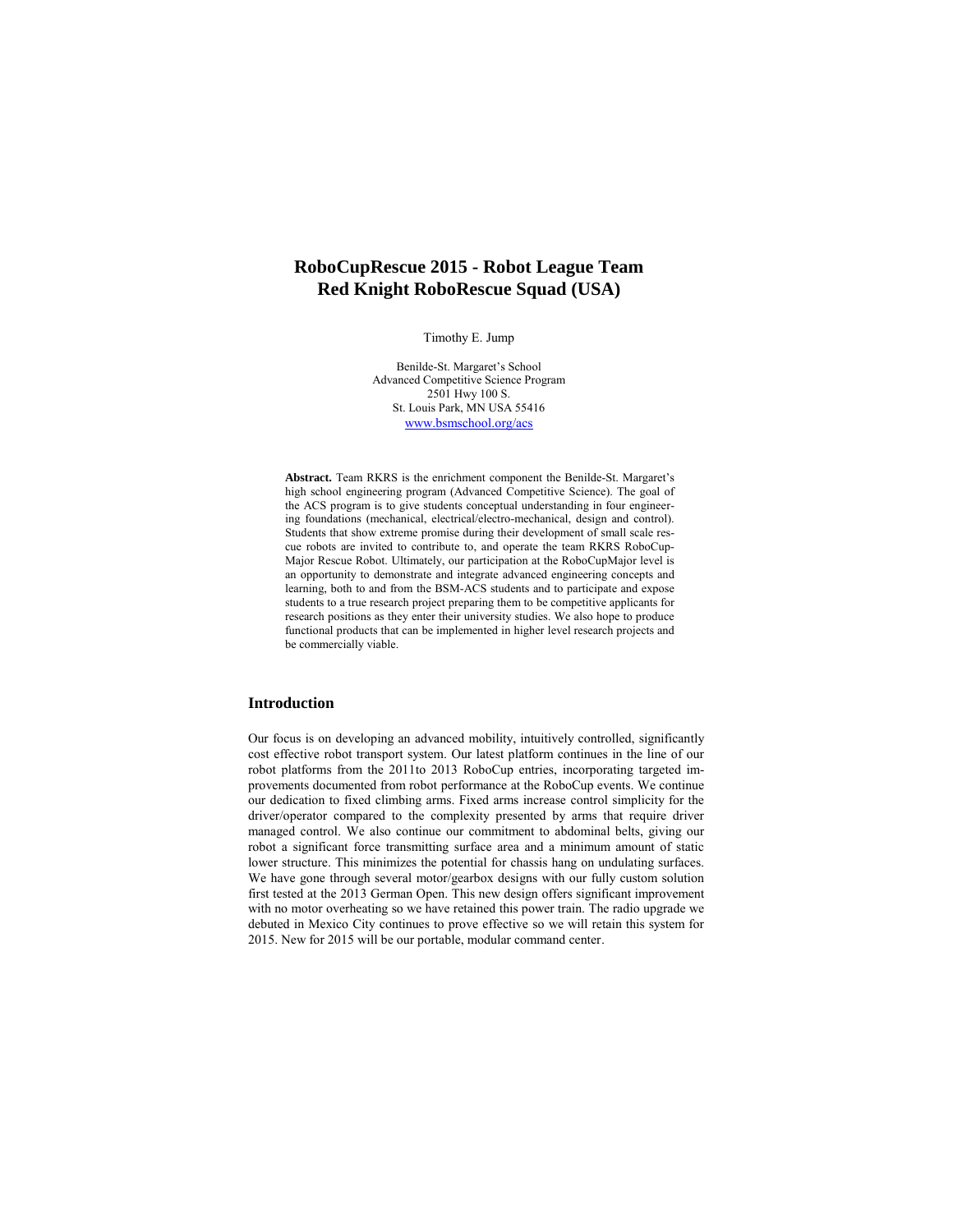## **1. Team Members and Their Contributions**

Engineering 3 Students/Seniors in the Benilde-St. Margaret's ACS Program participate across all of the following areas.

- Robot Locomotion (Mechanical and Electro-Mechanical)
- Robot Locomotion (Control)
- Navigation and Localization
- Victim Identification
- Map Generation
- Robotic Arm
- Operations

Students comprising the 2013 Benilde-St. Margaret's Rescue Major travel team:

### TBD

#### Advisor: Timothy Jump

# **2. Operator Station Set-up and Break-Down (3 minutes)**

With the addition of an independent power source, setting up the team RKRS operator station should be as simple as flipping a switch. The control console has an integrated WiFi router, antenna, control computer and monitor(s) as well as control devices (joystick, mouse, etc.) so it is an all-in-one control console solution.

Communication and application programs should start automatically upon boot saving time over computer boots where applications must be launched manually.

Operator station break-down is simply shutting down the control console.

#### **3. Communications**

The integrated multi-frequency radio (802.11  $a/b/g/n$ ) allows for expanded flexibility to meet the requirements of different locations. The radio maximizes performance on congested frequencies. We use the same components at both the robot and operator station.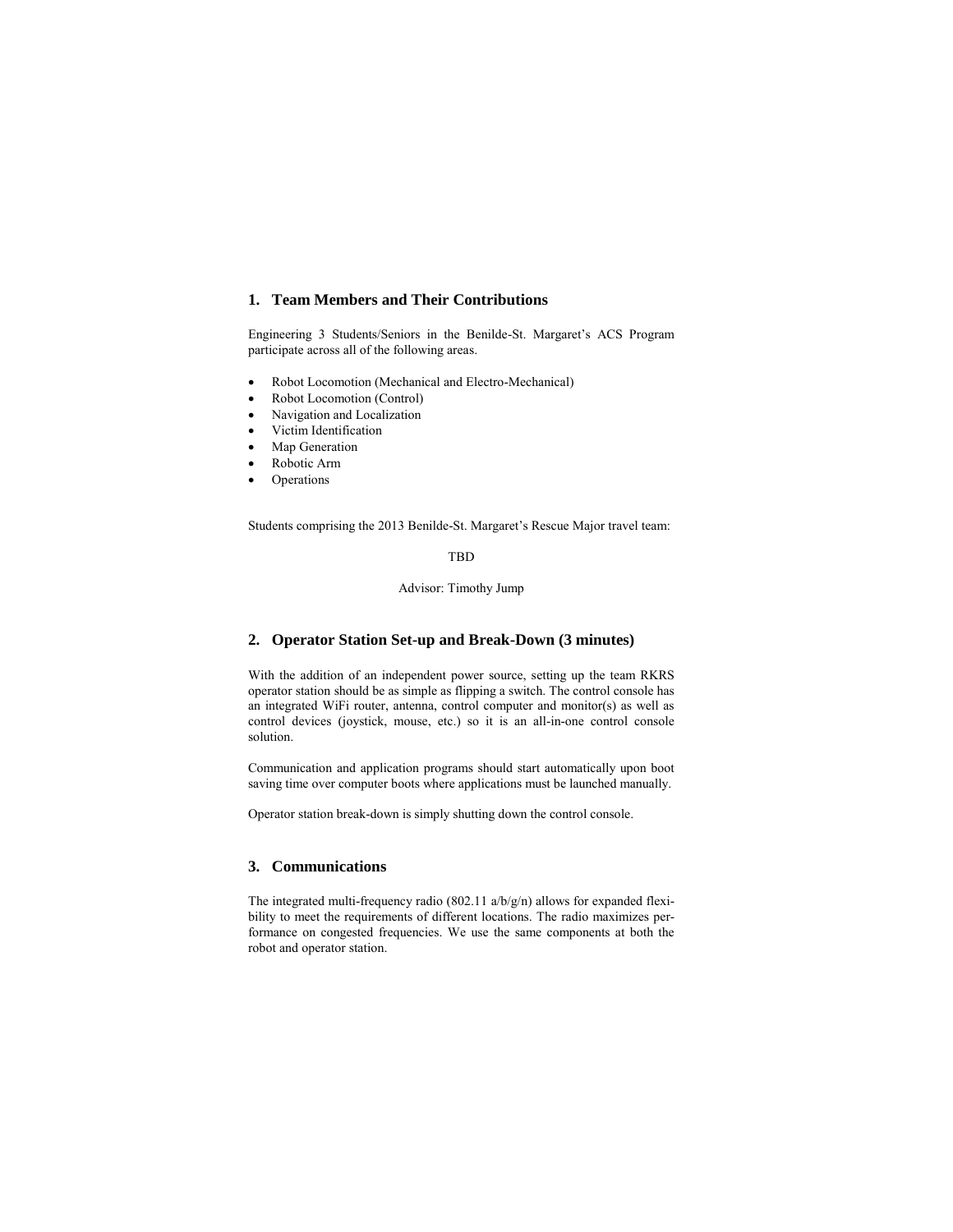MikroTik RouterBOARD RB/433AH MikroTik R52Hn 802.11a/b/g/n 320mW mini PCI card (MMCX connectors) MikroTik 2.4/5GHz 3dBi Omni Swivel Antenna (MMCX connector)

| <b>Rescue Robot League</b>                        |                    |     |  |  |
|---------------------------------------------------|--------------------|-----|--|--|
| <b>RKRS (USA)</b>                                 |                    |     |  |  |
| <b>Channel/Band</b><br>TX Power (mW)<br>Frequency |                    |     |  |  |
| 5.0 GHz - 802.11a                                 | Multiple Channel   |     |  |  |
| $2.4$ GHz - $802.11$ b/g                          | Options/Assigned   | 316 |  |  |
| $2.4$ GHz $-$ 802.11n                             | channel can be set |     |  |  |

**Table 1.** Communication protocols under testing and available for use.

### **4. Control Method and Human-Robot Interface**

We control the team RKRS robot through both teleoperation and autonomous functions. Teleoperation is currently managed by our custom LabVIEW control interface MainController.vi but we are investigating a move to a ROS based control interface .



**Fig. 1.** LabVIEW control interface.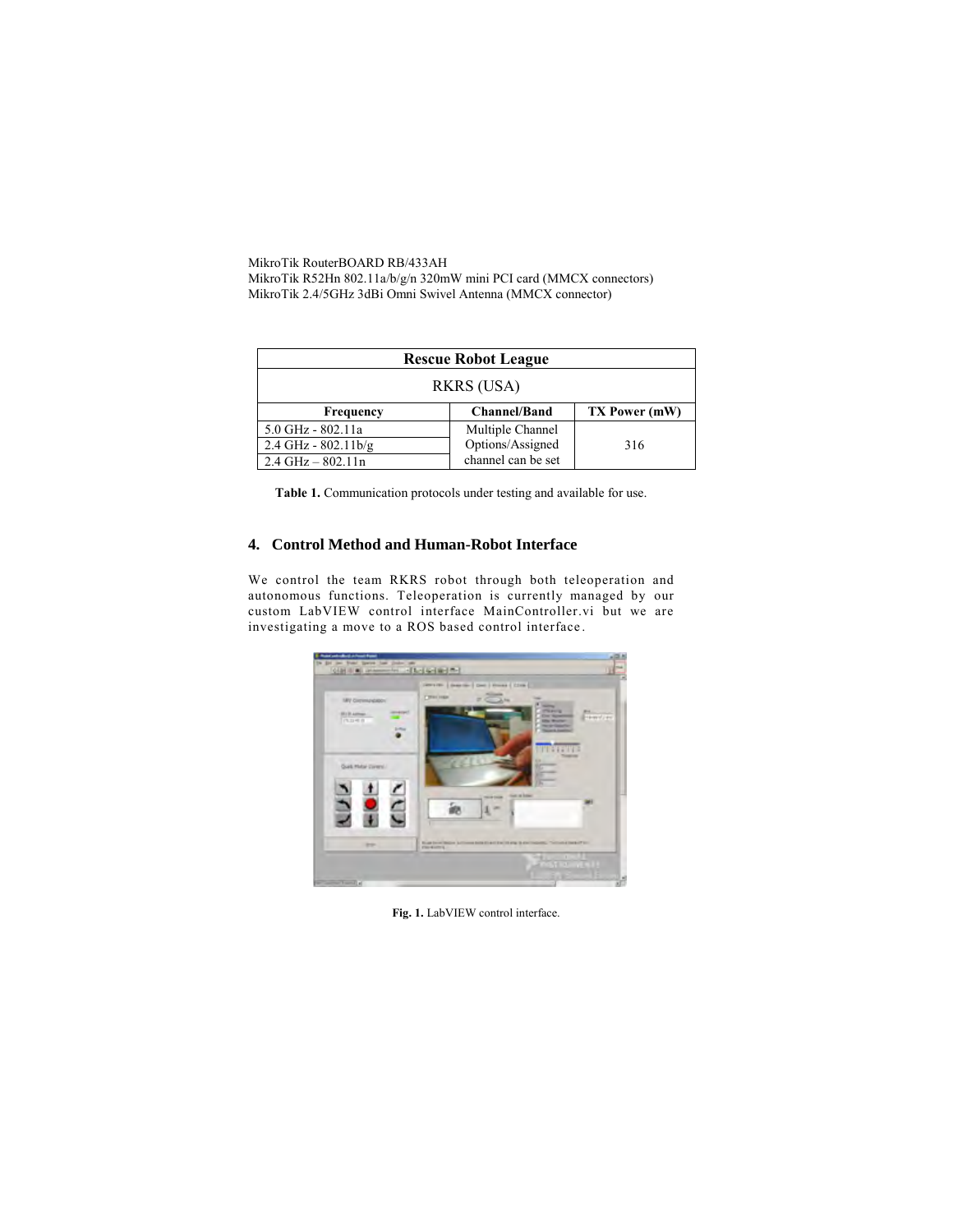From our MainController.vi we simply input the robot IP address and connect. We can then drive motors, monitor sensors, monitor video and access video analysis protocols including horizon, edge, obstacle and motion (differencing) detection.

We switch the robot into autonomous mode via our LabVIEW Main-Controller.vi by loading and executing picoC code.

We have a semi-functional interactive mode in our firmware that allows for simultaneous running of autonomous functions and teleoperative controls, but it still needs more work.

We also have the potential to run autonomously with Roborealm machine vision software running remotely on the control console computer but we have not yet implemented this functionality.

# **5. Map Generation**

Following the 2012 RoboCup in Mexico City we began investigating the ROS based mapping of Team Hector-Darmstadt. In 2013 in Eindhoven we had mapping working on our laptops but could not get Hector SLAM to run on an embedded system (BeagleBone) on the robot due to inadequate processing power. We have now upgraded our robot hardware to a new Intel NUC i5 and all tests have been successful. We should have a fully functioning mapping system for 2015.

#### **6. Sensors for Navigation and Localization**

Teleoperative navigation is managed through visual data streamed through the OmniVision OV7725 camera and our LabVIEW vision interface. From the camera we can get edge, horizon and obstacle detection data as well as images.



**Fig. 3.** RCM Blackfin Controller with OmniVision OV7725 camera.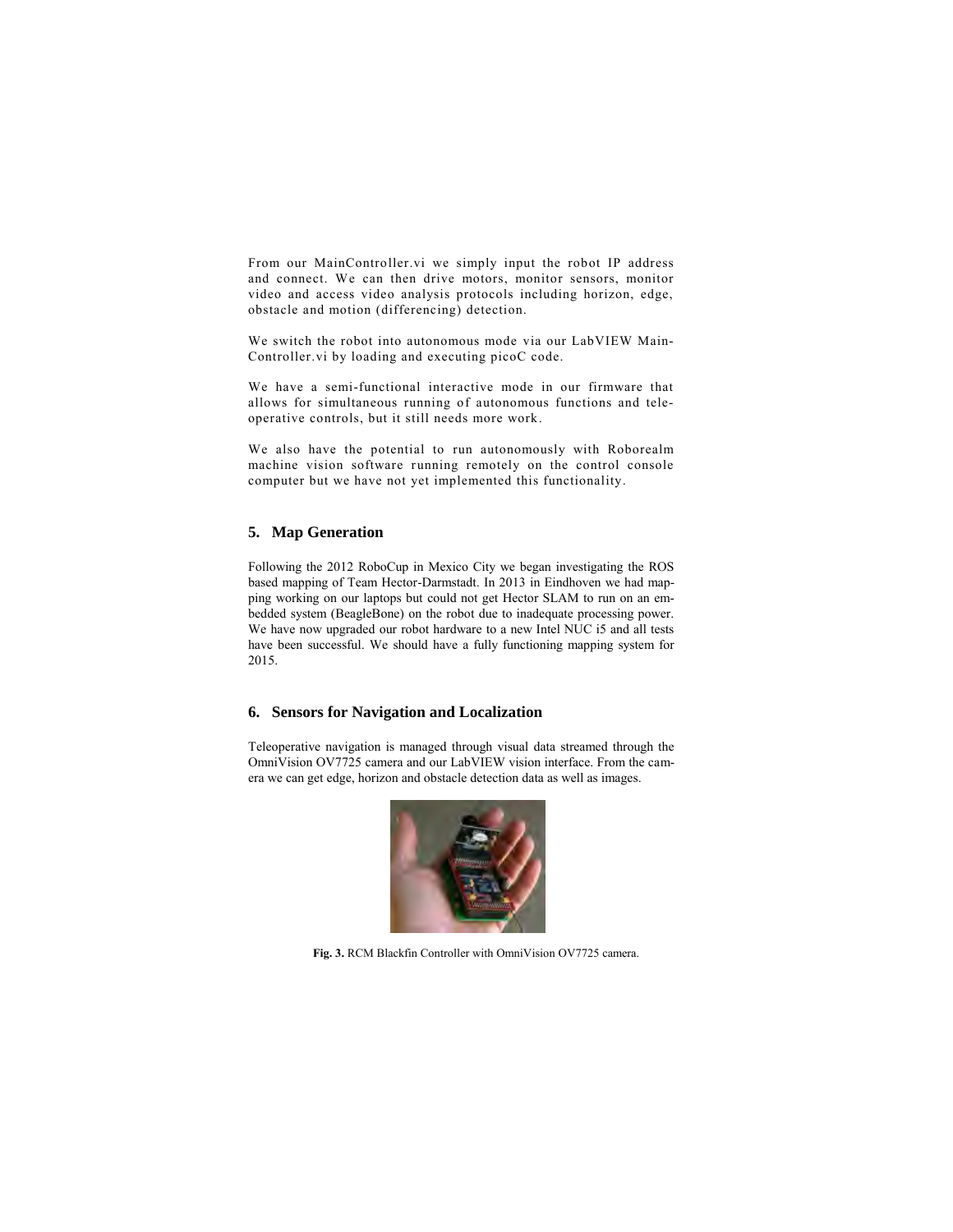We are also investigating autonomous navigation through the inclusion of a perimeter detection system that will set off warnings at the control console if an unseen obstacle penetrates our *Clearance Zone*. The *Clearance Zone* represents the area around the robot that must be clear in order for the robot to make clean turns and navigate through doorways, paths, etc. We are experimenting with Sharp digital and analog IR sensors and short range Maxbotix ultrasonic sensors as detection devices.

Once we have the perimeter detection system working we will begin to integrate code to get the robot to move through the arena based solely on the data received through the perimeter detection sensors. Elements of difficulty will include interpreting skewed data from when the robot is on uneven terrain.



**Fig. 4.** Sharp digital IR (left), Sharp analog IR (center), Maxbotix Ultrasonic (right).

# **7. Sensors for Victim Identification**

Victim identification incorporates five primary data groups (motion, thermal, CO2, form, sound). We get motion and form direct from the OV7725 color CMOS camera and the SRV-1 camera/control board.

Thermal comes from our custom designed thermal sensor that uses a Perkin Elmer A2TPMI334-L5.5 OAA060 single pixel thermopile sensing element.



**Fig. 5.** RKRS custom thermal sensors with Perkin Elmer thermopile elements.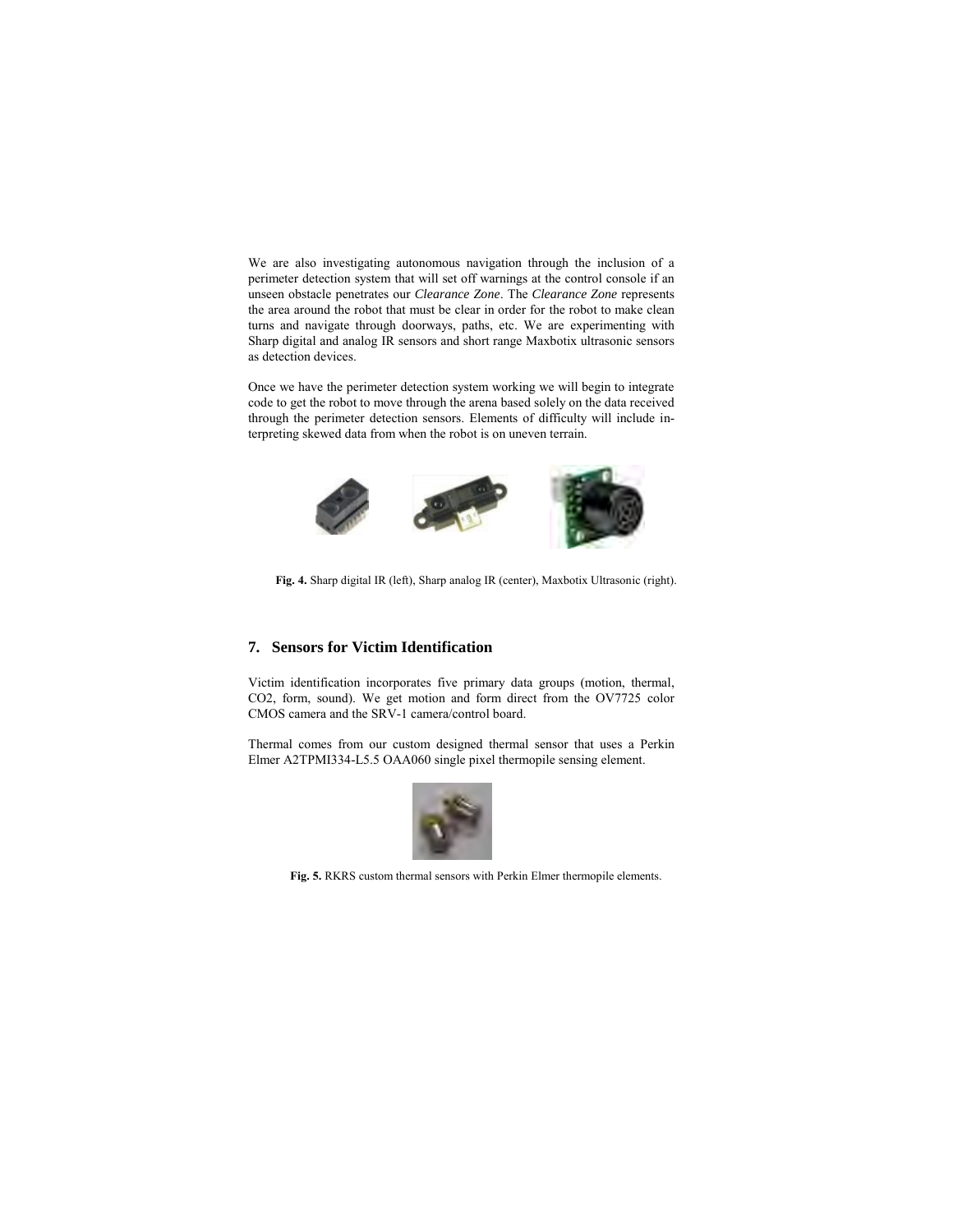CO2 detection comes from our custom designed CO2 sensor using a Heimann CO2 Gas Sensor element.



**Fig. 6.** RKRS custom CO2 sensor with Heimann gas detection element.

Auditory is also under development. We have used an Audio-Technica ATR35s Lavalier Microphone with some success, but we are pursuing a much smaller device for easier inclusion in our arm head used to insert into smaller access cracks.

#### **8. Robot Locomotion**

Our fixed climbing arm continues to be well received. We feel we have equal mobility to a managed climbing arm system but with a significant reduction in user complexity. Our fixed arm system only requires basic differential drive control awareness so the user only needs to know forward, reverse, spin left, spin right, turn left, turn right maneuvers.

Going to fixed climbing arms also significantly reduces the cost of the robot base. With fixed arms there is no longer any need for arm motors, speed controllers, position encoders, etc. Fewer high-torque demands such as comes with climbing arms also means extended operation time of the robot as there are now fewer demands on the battery system.

We have retained abdominal drive with our new mobility base. Abdominal drive makes almost every bit of the lower surface of the robot a force delivery mechanism, minimizing opportunity to get stuck on a ledge or rubble that can hold robot wheels/treads off the ground.

Belts for our drive continue to be an issue. Rubber belts presented multiple problems, not least of which was fabrication with accurate timing elements (teeth, slots) so we transitioned away from rubber belts and to a 'chain-belt' system from Intralox (Intralox manufactures plastic conveyor chain). We eliminated our timing issues with the 'chain-belt' but now we are encountering gumming up of the joints when driving in sand. There is also failure with these 'chain-belts' associated with driving in gravel and getting stones lodged between the belt and the drive sprockets. We are developing a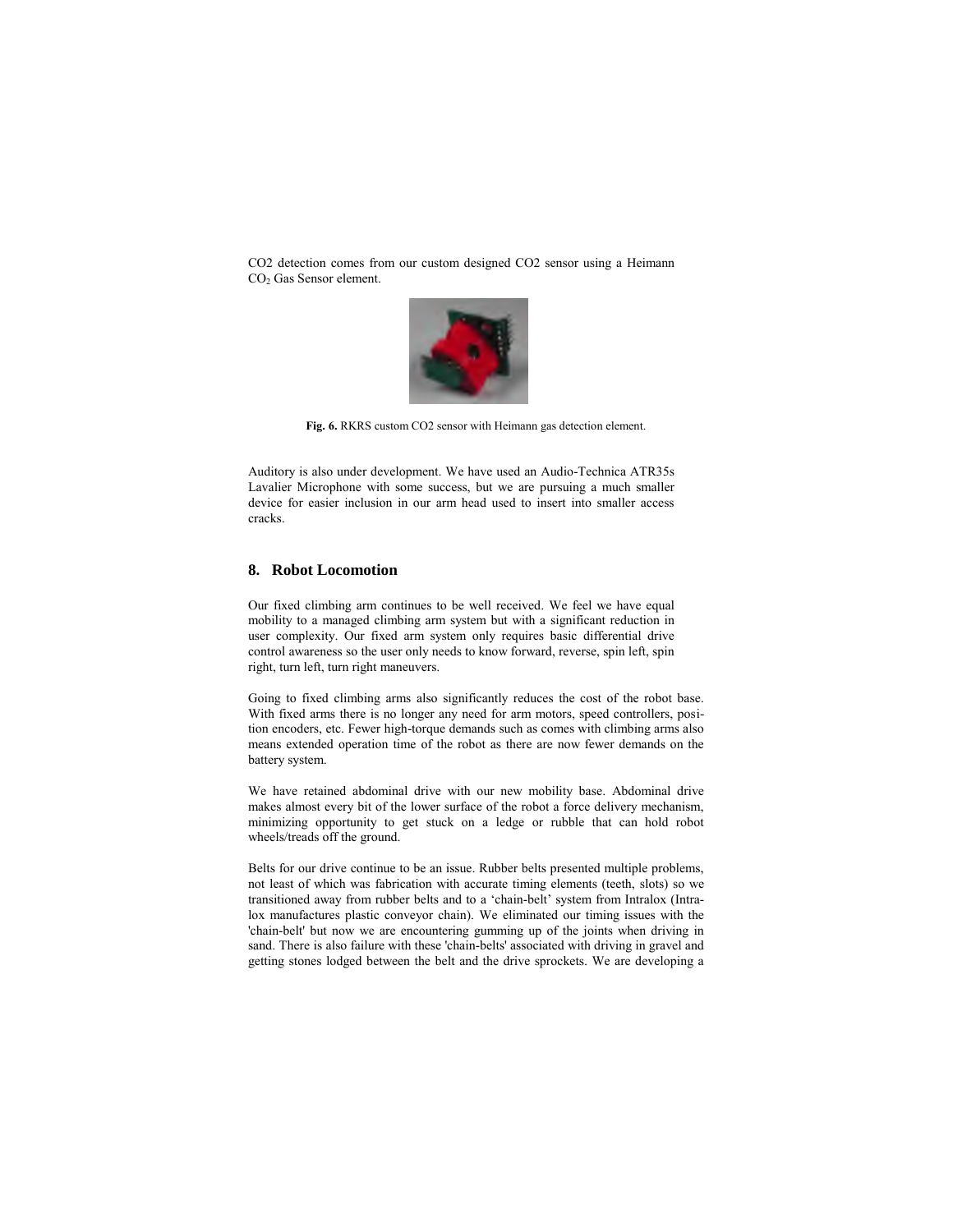new belt system using cables and cleats. With the cable belts there will be no joints for sand to gum up and a very open architecture to allow larger debris to fall through and not conflict with the drive interface between the sprockets and cable belt.



**Fig. 7.** RKRS Mobility base.

## **9. Other Mechanisms**

We currently retain our arm and sensor head fitted with a set of the victim ID sensors and a high power LED spot light to illuminate dark areas. We have a new arm design that includes a multi-axis manipulator for grasping objects and an extension component to improve reach, but we have yet to begin fabrication of the new arm.



**Fig. 8.** Robotic Arm (sensor head detail).

#### **10. Team Training for Operation (Human Factors)**

We constructed a RoboCupRescue test arena in our lab. Students take what time they need on the course to test design concepts and evaluate ease of use and control accuracy of our robots and data systems.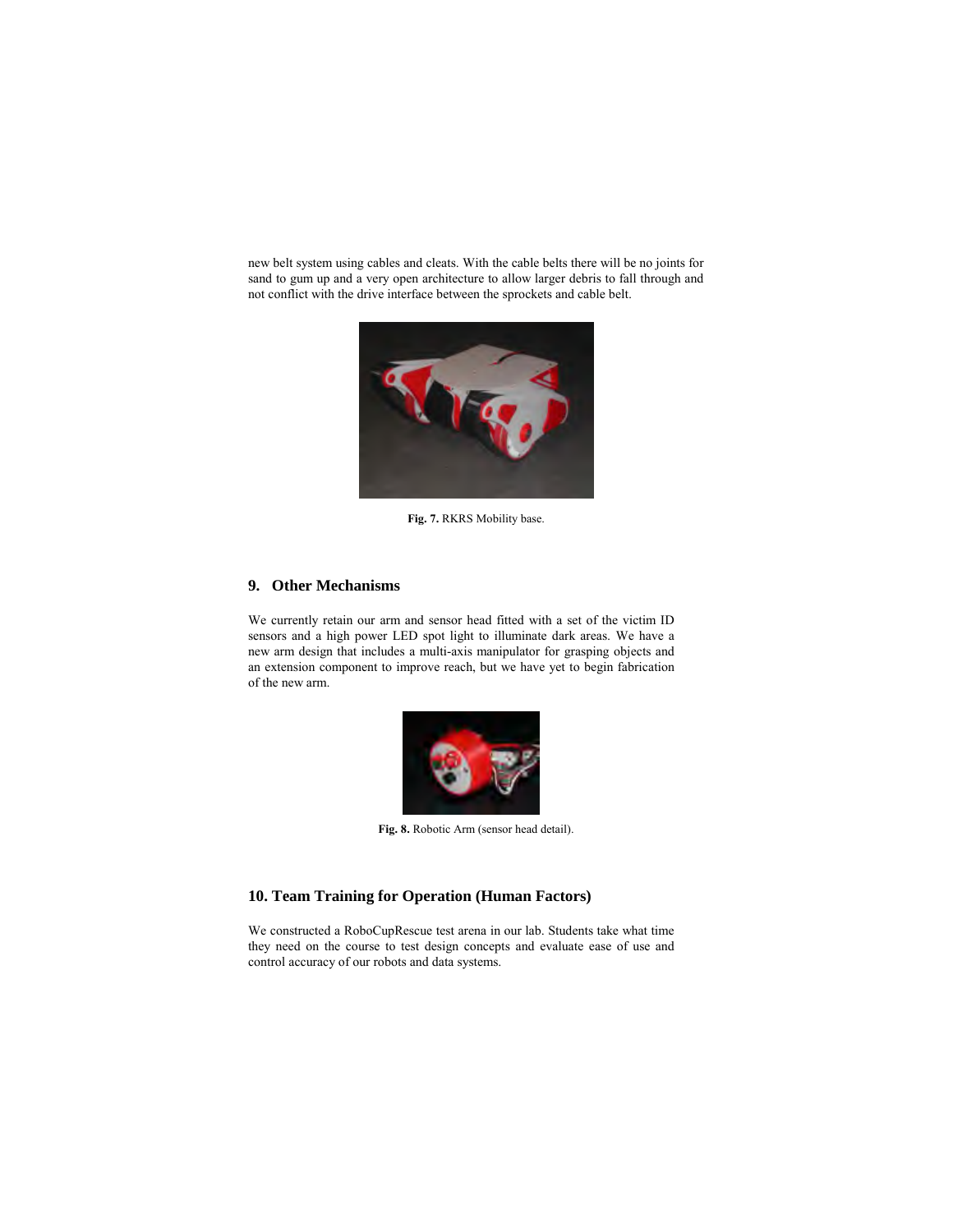# **11. Possibility for Practical Application to Real Disaster Site**

It seems that many of the developers of rescue and other robot systems have price points that make them impractical for mass market distribution. Our primary goal is to generate a cost effective, highly functional mobility base that gives greater access to rescue robots to all institutions.

We are also targeting ease of use. Many existing mobility platforms are difficult to control without hours of practice. Our hope is for our system to be so intuitive that only minutes of training is needed to accomplish successful operator control.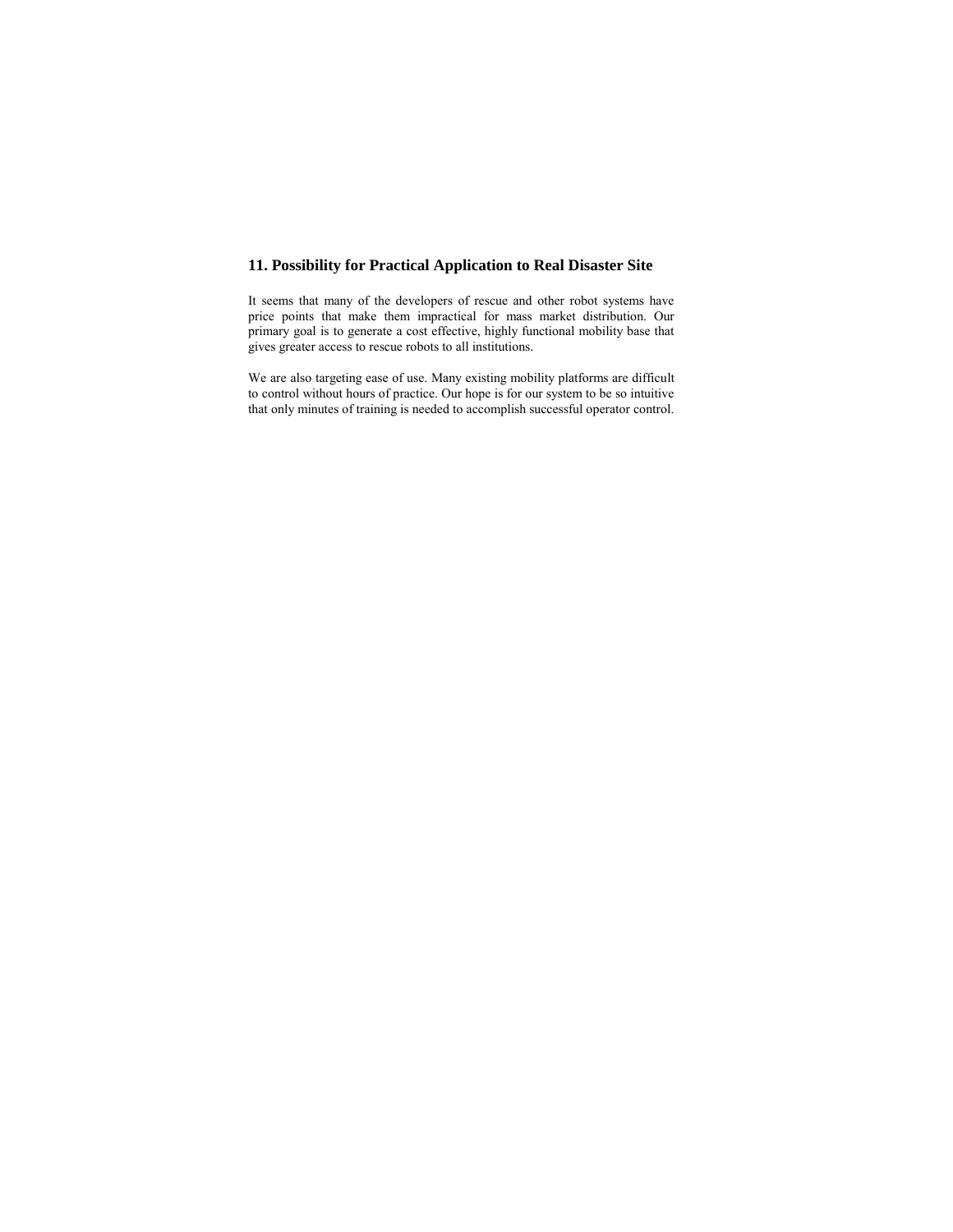# **12. System Costs**

| Part(s)                                                 | Quantity | <b>Total Cost</b> | <b>Internet Site</b>                                                                                                                        |
|---------------------------------------------------------|----------|-------------------|---------------------------------------------------------------------------------------------------------------------------------------------|
| <b>Operator Station</b>                                 | 1        | \$3000.00         |                                                                                                                                             |
| 1 Intel NUC<br>i5/Windows<br>Computer                   |          | \$800.00          | http://www.logicsupply.co<br>m/computers/custom/indu<br>strial-computers/core-<br>ml320/                                                    |
| 1 Intel NUC<br>i5/Ubuntu - ROS<br>Computer              |          | \$800.00          | http://www.logicsupply.co<br>m/computers/custom/indu<br>strial-computers/core-<br>ml320/                                                    |
| 2 Monitors                                              |          | \$200.00          | http://www.bestbuy.com/s<br>ite/insignia-19-class-18-1-<br>2-diag--led-720p-hdtv-<br>black/2799043.p?id=1219<br>077483779&skuId=27990<br>43 |
| <b>External Controls</b><br>(i.e. mouse, key-<br>board) |          | \$150.00          |                                                                                                                                             |
| MikroTik radio<br>(see below)                           |          | \$250.00          |                                                                                                                                             |
| Power Supply                                            |          | \$250.00          | http://www.meanwell.com<br>/search/HRP-300/HRP-<br>300-spec.pdf                                                                             |
| <b>Battery Backup</b>                                   |          | \$150.00          | http://duracomm.com/siter<br>esources/apps/catalog/Do<br>wnloads/LPBC-<br>25 5 2013.pdf                                                     |
| <b>Mounting Stand</b>                                   |          | \$400.00          |                                                                                                                                             |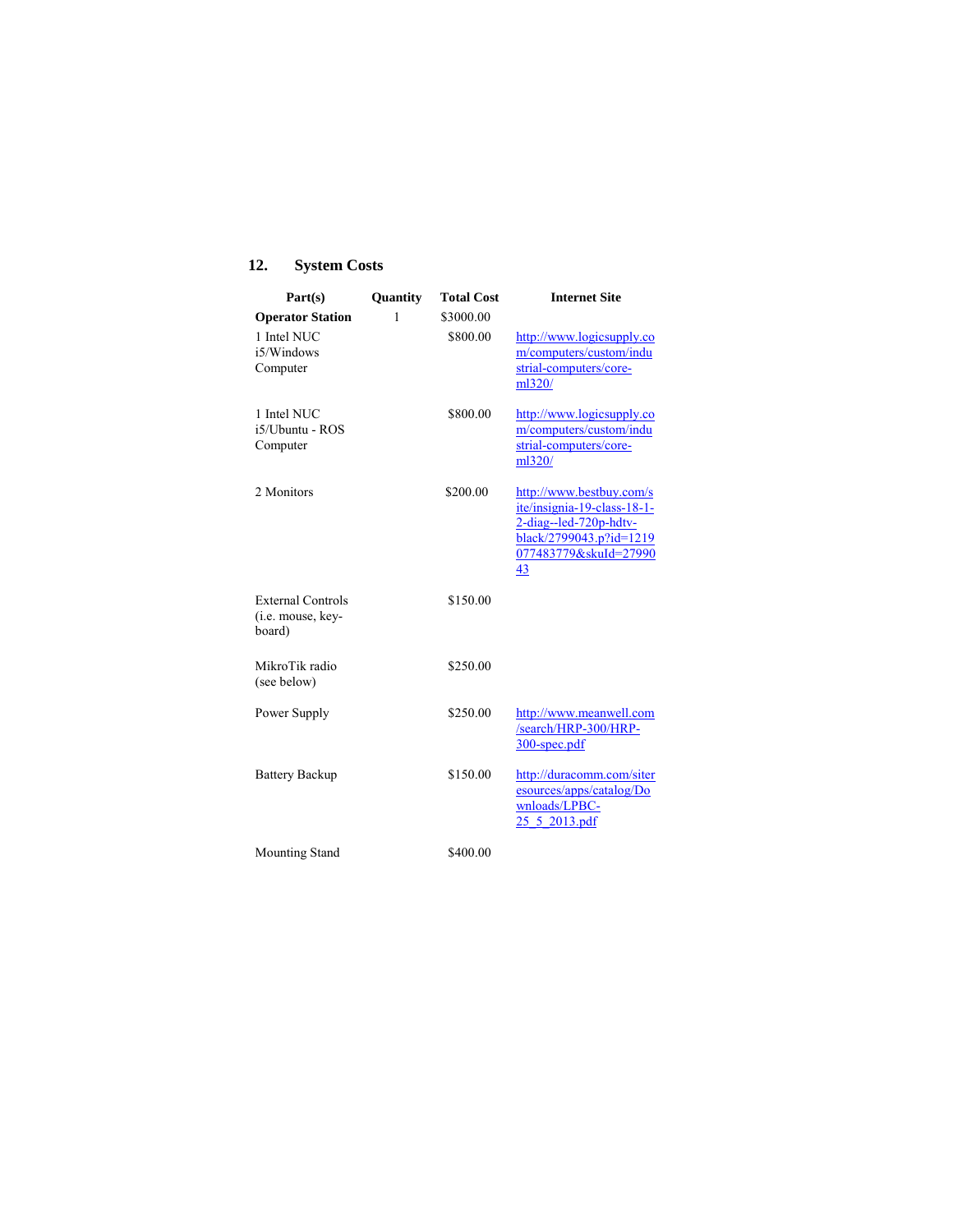| Communications                                                                          |                |             |                                                                                                                  |
|-----------------------------------------------------------------------------------------|----------------|-------------|------------------------------------------------------------------------------------------------------------------|
| MikroTik<br>Router-<br><b>BOARD</b><br><b>RB/433AH</b>                                  | 2              | \$126       | http://www.balticnetworks<br>.com/mikrotik-<br>routerboard-433ah.html                                            |
| MikroTik R52Hn<br>802.11a/b/g/n<br>320mW mini PCI<br>card (MMCX<br>connectors)          | $\overline{c}$ | \$80        | http://www.balticnetworks<br>$.com/r52hn-802-11a-b-g-$<br>n-320mw-minipci-card-<br>with-mmcx-<br>connectors.html |
| MikroTik<br>2.4/5GHz<br>3dBi<br>Omni<br>Swivel<br>$An-$<br>tenna<br>(MMCX<br>connector) | 2              | \$38        | http://www.balticnetworks<br>.com/mikrotik-2-4-5ghz-<br>3dbi-omni-swivel-<br>antenna-mmcx-<br>connector.html     |
| <b>Mapping</b>                                                                          |                |             |                                                                                                                  |
| Hokuyo URG<br>Laser Scanner                                                             | 1              | \$2375.00   | http://www.acroname.com<br>/robotics/parts/R283-<br>HOKUYO-LASER1.html                                           |
| CHR-UM6<br>IMU                                                                          | 1              | \$199.00    | http://www.chrobotics.co<br>m/shop/orientation-<br>sensor-um6                                                    |
| <b>Navigation</b>                                                                       |                |             |                                                                                                                  |
| XL-MaxSonar-<br>EZMB 1340 Ul-<br>trasonic Range<br>Finder                               | 5              | \$150.00    | http://maxbotix.com/uploa<br>ds/MB1240-<br>MB1340 Datasheet.pdf                                                  |
| Sharp GP2D12 IR                                                                         | TBD            | (\$12.50ea) | http://www.acroname.com<br>/products/R146-<br>GP2D120.html                                                       |
| Pololu MinIMU-9<br>v3                                                                   | 1              | \$19.95     | https://www.pololu.com/p<br>roduct/2468                                                                          |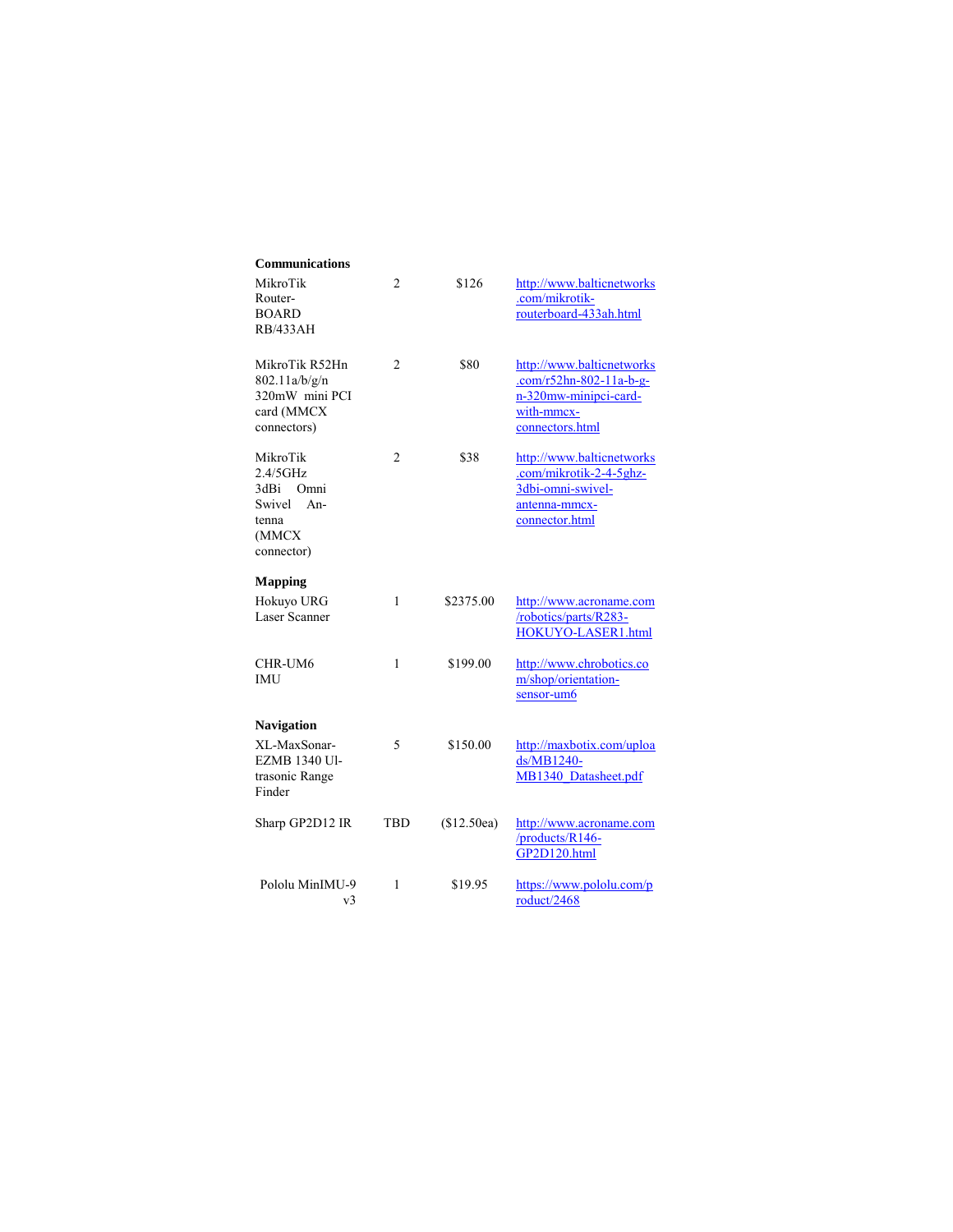| 1 | \$350.00 |                                                                                                                      |
|---|----------|----------------------------------------------------------------------------------------------------------------------|
| 1 | \$35.00  | http://www.boselec.com/p<br>rod-<br>ucts/documents/Heimann<br>Thermopiles6-7-11.pdf                                  |
| 1 | \$25.00  | http://www.datasheetlib.c<br>om/datasheet/583048/a2tp<br>$m1334$ -oaa $060$ -<br>625 excelitas-<br>technologies.html |
|   |          |                                                                                                                      |

#### **Robot Locomotion Mechanical**

| <b>CIM Motors</b>                             | $\mathfrak{D}$ | \$56.00   | http://www.andymark.com<br>/CIM-motor-FIRST-p/am-<br>0255.htm               |
|-----------------------------------------------|----------------|-----------|-----------------------------------------------------------------------------|
| Machine work on<br>custom gearbox             | 2              | \$1600.00 |                                                                             |
| AndyMark Omni<br>wheels am-0383<br>$(4$ inch) | 2              | \$38.00   | http://www.andymark.com<br>/ProductDetails.asp?Prod<br>$uctCode=am\%2D0383$ |
| Intralox Chain-<br>Belting                    | Var.           | \$300.00  | http://intralox.com/Ilox $\overline{B}$<br>$eltIden.aspx?id=1998$           |
| <b>Fabrication Supplies</b>                   |                |           |                                                                             |
| Axles                                         | Var.           | \$30.00   |                                                                             |
| <b>Acetyl Plates</b>                          | Var.           | \$150.00  |                                                                             |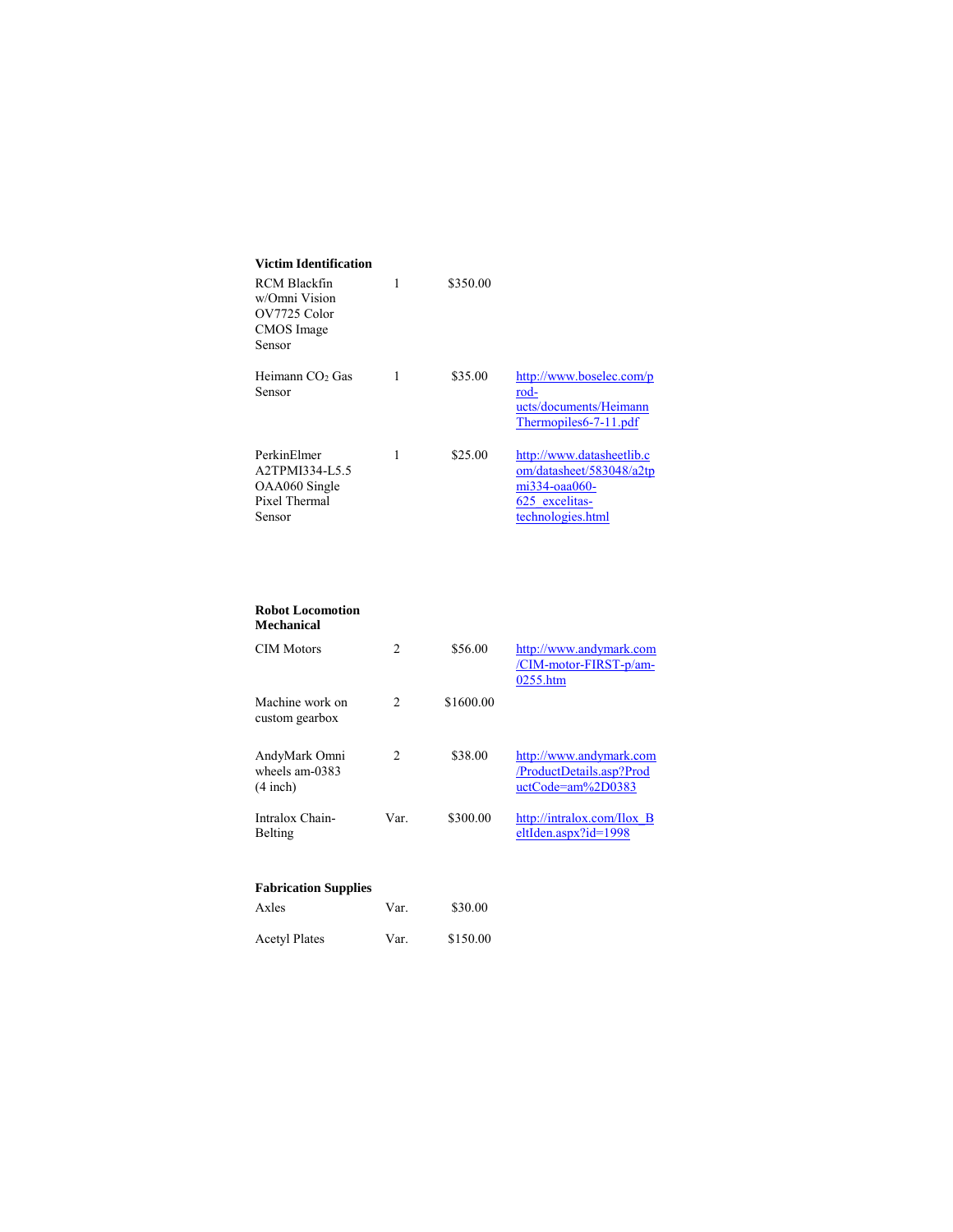| 3D Printed Parts                                                                                            | Var.           | \$450.00 |                                                                   |
|-------------------------------------------------------------------------------------------------------------|----------------|----------|-------------------------------------------------------------------|
| Fasteners                                                                                                   | Var.           | \$100.00 |                                                                   |
| Misc. Supplies                                                                                              | Var.           | \$50.00  |                                                                   |
| <b>Robot Locomotion</b><br>Control<br>RCM Blackfin<br>w/Omni Vision<br>OV7725 Color<br>CMOS Image<br>Sensor | 1              | \$350.00 |                                                                   |
| <b>Talon SR Motor</b><br>Controller                                                                         | $\mathfrak{D}$ | \$130.00 | http://www.andymark.com<br>/Talon-p/am-talon-<br>discontinued.htm |

### **Other Mechanisms**

| <b>Electrical</b>                               |                |          |                                                                                                            |
|-------------------------------------------------|----------------|----------|------------------------------------------------------------------------------------------------------------|
| <b>ACS Buss Board</b>                           | 2              | \$35.00  |                                                                                                            |
| LiFePO <sub>4</sub> Batteries                   | $\overline{c}$ | \$337.50 |                                                                                                            |
| <b>Assorted Electrical</b><br>Connectors/Wiring | Var.           | \$50.00  |                                                                                                            |
| <b>Robotic Arm</b>                              |                |          |                                                                                                            |
| HSR-5980SG<br>Servo Motors                      | 3              | \$327.00 | http://www.robotmarketpl<br>ace.com/products/0-<br>HRCM5980.html                                           |
| <b>Illuminator</b>                              |                |          |                                                                                                            |
| Star Bright LED<br>LXHL-LW6C                    | 1              | \$26.99  | http://www.luxeonstar.co<br>m/luxeon-v-portable-star-<br>led-white-lambertian-120-<br>$lm-700ma-p-250.php$ |
| Fraen Medium<br>Beam Low Profile<br>Lens        | 1              | \$2.45   | http://www.luxeonstar.co<br>$m/item.php$ ?id=749&link<br>$str=121::123\&partno=F$<br>LP-HMB3-LL01-0        |